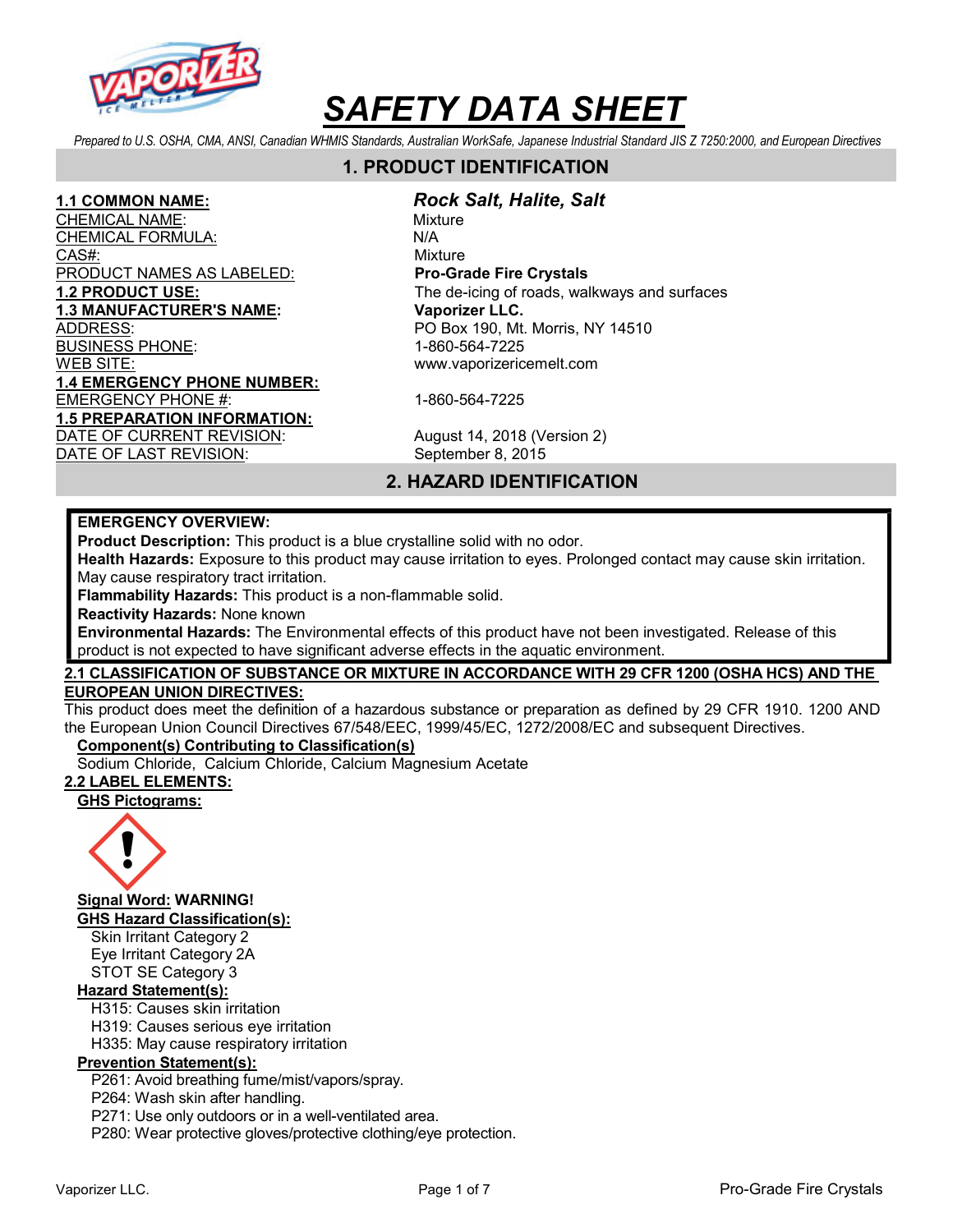

#### Response Statement(s):

P302+P352: IF ON SKIN: Wash with plenty of water.

P321: Specific treatment (See section 4 of this SDS).

P332+P313: If skin irritation occurs: Get medical advice/attention.

P362+P364: Take off contaminated clothing and wash it before reuse.

P305+P351+P338: IF IN EYES: Rinse cautiously with water for several minutes. Remove contact lenses, if present and easy to do. Continue rinsing.

P337+P313: If eye irritation persists: Get medical advice/attention.

P304+P340: IF INHALED: Remove person to fresh air and keep comfortable for breathing.

P312: Call a POISON CENTER/doctor if you feel unwell.

#### Storage Statement(s):

P403+P233: Store in a well-ventilated place. Keep container tightly closed.

P405: Store locked up.

#### Disposal Statement(s):

P501: Dispose of contents/container in accordance with local/regional/national/international regulations.

#### 2.3 HEALTH HAZARDS OR RISKS FROM EXPOSURE:

SYMPTOMS OF OVEREXPOSURE BY ROUTE OF EXPOSURE: The most significant routes of exposure for this product are by inhalation, skin contact, eye contact or ingestion.

#### ACUTE:

INHALATION: Inhalation may be irritating to the respiratory tract.

CONTACT WITH SKIN: Repeated or prolonged contact may cause skin irritation.

EYE CONTACT: Contact may irritate the eyes, resulting in redness or watering.

INGESTION: Ingestion of a large quantity may cause gastrointestinal irritation with nausea and vomiting. CHRONIC: None known

**TARGET ORGANS: Acute:** Eyes, Skin, Respiratory System **Chronic: None Known** Chronic: None Known

# 3. COMPOSITION AND INFORMATION ON INGREDIENTS

| <b>Hazardous Ingredients:</b>                         | WT%        | CAS#       | <b>EINECS#</b> | Index $#$    | <b>GHS Classifications</b>                                 |
|-------------------------------------------------------|------------|------------|----------------|--------------|------------------------------------------------------------|
| Sodium Chloride                                       | 75-91.5%   | 7647-14-5  | 231-598-3      | Not Listed   | Skin Irritant Cat 2, Eye Irritant Cat 2A,<br>STOT SE Cat 3 |
| Calcium Chloride                                      | 8-20%      | 10043-52-4 | 233-140-8      | 017-013-00-2 | Eye Irritant Cat 2A                                        |
| Calcium Magnesium Acetate                             | $0.5 - 5%$ | 76123-46-1 | Not Listed     | Not Listed   | Skin Irritant Cat 2, Eye Irritant Cat 2A,<br>STOT SE Cat 3 |
| YPS (Yellow Prussiate of Soda)<br>Sodium Ferrocyanide | 0.0075%    | 13601-19-9 | 237-081-9      | Not Listed   | Eye Irritant Cat 2A                                        |
| L85000 Liquitint Patent Blue                          | 0.04       | Mixture    | Mixture        | Not Listed   | Not Classified                                             |

Balance of other ingredients is less than 1% in concentration (or 0.1% for carcinogens, reproductive toxins, or respiratory sensitizers). Actual concentrations are withheld as trade secret.

# 4. FIRST-AID MEASURES

#### 4.1 DESCRIPTION OF FIRST AID MEASURES:

EYE CONTACT: If product enters the eyes, open eyes while under gentle running water for at least 15 minutes. Seek medical attention if irritation persists.

SKIN CONTACT: If product contacts skin, wash skin thoroughly with soap and water after handling. Seek medical attention if irritation develops and persists.

INHALATION: If breathing becomes difficult, remove victim to fresh air. If necessary, use artificial respiration to support vital functions. Seek medical attention.

INGESTION: If product is swallowed, call physician or poison control center for most current information. If professional advice is not available, do not induce vomiting. Never induce vomiting or give diluents (milk or water) to someone who is unconscious, having convulsions, or who cannot swallow. Seek medical advice. Take a copy of the label and/or SDS with the victim to the health professional.

MEDICAL CONDITIONS AGGRAVATED BY EXPOSURE: None known.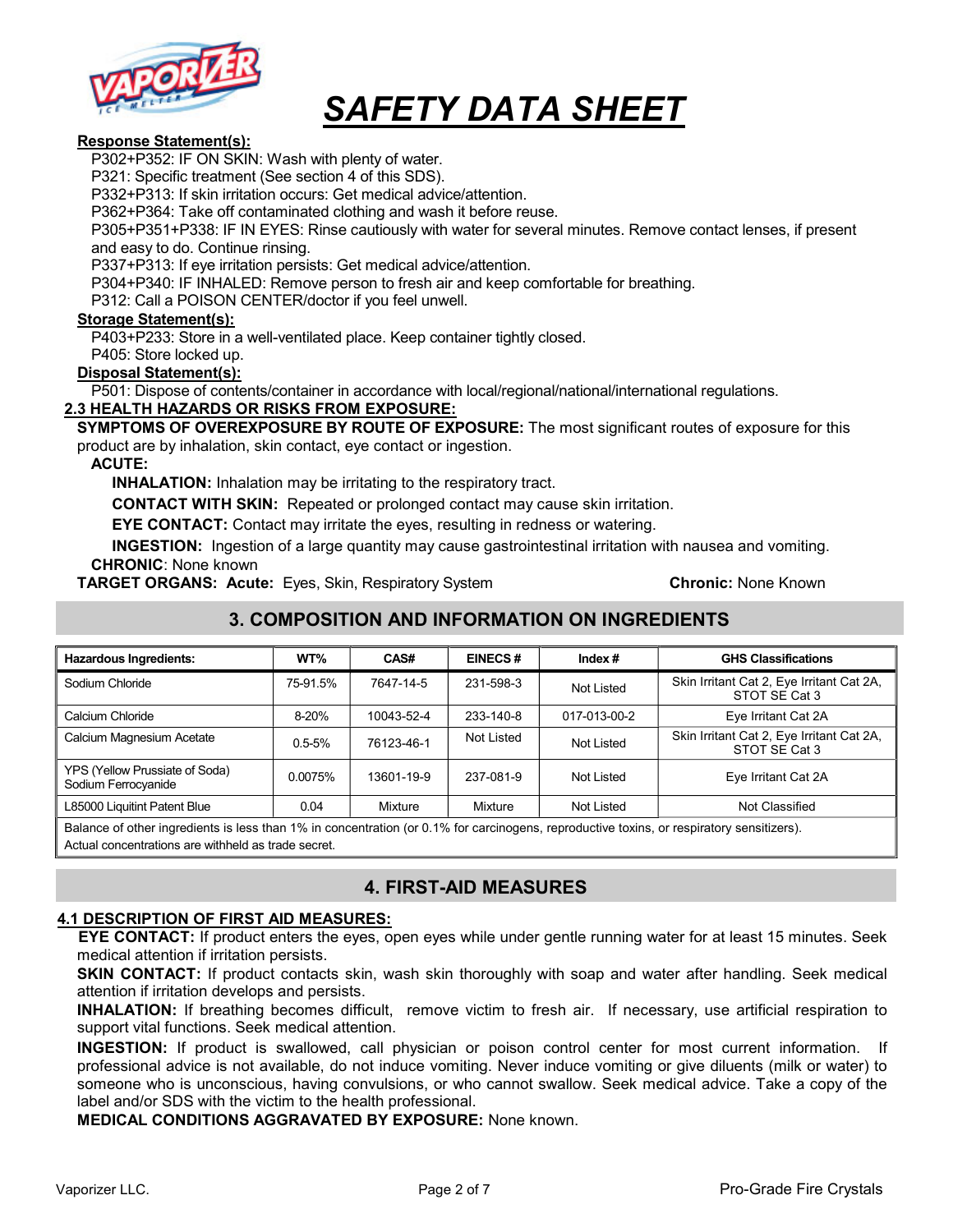

#### 4.2 SYMPTOMS AND EFFECTS, BOTH ACUTE AND DELAYED:

Exposure to this product may cause irritation to skin and eyes. Inhalation of dust may cause irritation to respiratory system. May be harmful if swallowed with digestive tract irritation and vomiting.

4.3 RECOMMENDATIONS TO PHYSICIANS: Treat symptoms and eliminate overexposure.

# 5. FIRE-FIGHTING MEASURES

#### 5.1 FIRE EXTINGUISHING MATERIALS:

Use fire extinguishing methods below:

| Water Spray: Yes | Carbon Dioxide: Yes  |
|------------------|----------------------|
| Foam: Yes        | Dry Chemical: Yes    |
| Halon: Yes       | Other: Any "C" Class |

#### 5.2 UNUSUAL FIRE AND EXPLOSION HAZARDS:

None known

 Explosion Sensitivity to Mechanical Impact: No Explosion Sensitivity to Static Discharge: No

5.3 SPECIAL FIRE-FIGHTING PROCEDURES:

Incipient fire responders should wear eye protection. Structural firefighters must wear Self-Contained Breathing Apparatus and full protective equipment. Isolate materials not yet involved in the fire and protect personnel. Move containers from fire area if this can be done without risk; otherwise, cool with carefully applied water spray. If possible, prevent runoff water from entering storm drains, bodies of water, or other environmentally sensitive areas.



#### NFPA RATING SYSTEM GENERAL METHODS IN THE HAT HAS RATING SYSTEM

# HAZARDOUS MATERIAL IDENTIFICATION SYSTEM FLAMMABILITY HAZARD (RED) 0 PHYSICAL HAZARD (YELLOW) 0 PROTECTIVE EQUIPMENT EYES | RESPIRATORY | HANDS | BODY See Sect  $8$   $\blacksquare$  See Sect fov. 8 For Routine Industrial Use and Handling Applications

Hazard Scale: 0 = Minimal 1 = Slight 2 = Moderate 3 = Serious 4 = Severe \* = Chronic hazard

# 6. ACCIDENTAL RELEASE MEASURES

# 6.1 PERSONAL PRECAUTIONS, PROTECTIVE EQUIPMENT AND EMERGENCY PROCEDURES:

#### See section 8.2 for Exposure Controls.

#### 6.2 ENVIRONMENTAL PRECAUTIONS:

No specific hazards connected with leaks and splits.

#### 6.3 SPILL AND LEAK RESPONSE:

Sweep up spilled materials and place in appropriate container for disposal or re-use. Dispose of in accordance with U.S. Federal, State, and local hazardous waste disposal regulations and those of Canada and its Provinces, those of Australia, Japan and EU Member States (see Section 13, Disposal Considerations).

# 7. HANDLING and STORAGE

#### 7.1 PRECAUTIONS FOR SAFE HANDLING:

Establish good personal hygiene and work practices. Always wash hands and face before eating, drinking or smoking. 7.2 STORAGE AND HANDLING PRACTICES:

Store in a dry area with <75% relative humidity to avoid caking.

#### 7.3 SPECIFIC USES:

De-icing roads and walkways.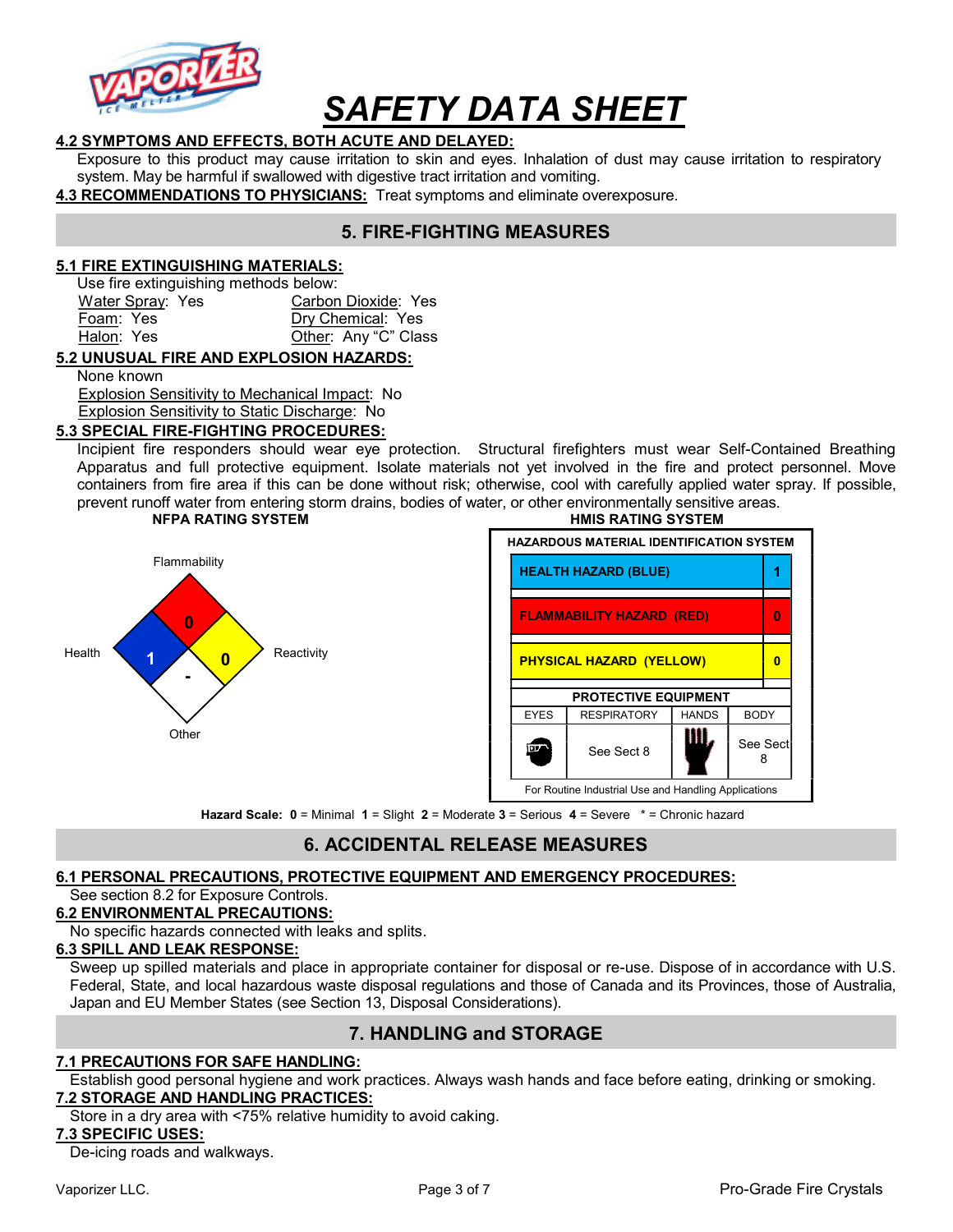

# 8. EXPOSURE CONTROLS - PERSONAL PROTECTION

#### 8.1 EXPOSURE PARAMETERS:

| <b>Chemical Name</b> | CAS#      | <b>ACGIH TLV</b>                | <b>OSHA TWA</b>                 |
|----------------------|-----------|---------------------------------|---------------------------------|
| Sodium Chloride      | 7647-14-5 | 10 mg/m <sup>3</sup> Total Dust | 15 mg/m <sup>3</sup> Total Dust |

#### 8.2 EXPOSURE CONTROLS:

VENTILATION AND ENGINEERING CONTROLS: Use with adequate ventilation to ensure exposure levels are maintained below the limits provided above.

The following information on appropriate Personal Protective Equipment is provided to assist employers in complying with OSHA regulations found in 29 CFR Subpart I (beginning at 1910.132) or equivalent standard of Canada, or standards of EU member states (including EN 149 for respiratory PPE, and EN 166 for face/eye protection), and those of Japan. Please reference applicable regulations and standards for relevant details.

RESPIRATORY PROTECTION: Not normally required when using this product. If necessary, use only respiratory protection authorized in the U.S. Federal OSHA Respiratory Protection Standard (29 CFR 1910.134), equivalent U.S. State standards, Canadian CSA Standard Z94.4-93, the European Standard EN149, or EU member states.

EYE PROTECTION Safety glasses or goggles are recommended to prevent eye contact. If necessary, refer to U.S. OSHA 29 CFR 1910.133, Canadian Standards, and the European Standard EN166, Australian Standards, or relevant Japanese Standards.

HAND PROTECTION: Protective gloves are recommended to prevent skin contact. If necessary, refer to U.S. OSHA 29 CFR 1910.138, the European Standard DIN EN 374, the appropriate Standards of Canada, Australian Standards, or relevant Japanese Standards.

**BODY PROTECTION:** Use body protect appropriate to task being performed. If necessary, refer to appropriate Standards of Canada, or appropriate Standards of the EU, Australian Standards, or relevant Japanese Standards.

### 9. PHYSICAL and CHEMICAL PROPERTIES

#### 9.1 INFORMATION ON BASIC PHYSICAL AND CHEMICAL PROPERTIES:

APPEARANCE (Physical State) and COLOR: This product is a blue crystalline solid. ODOR: None ODOR THRESHOLD: Not Applicable pH: Not Applicable MELTING/FREEZING POINT: Not Applicable BOILING POINT: >2575°F FLASH POINT: Not Applicable EVAPORATION RATE (n-BuAc=1): Not Available FLAMMABILITY (SOLID, GAS): Not Applicable UPPER/LOWER FLAMMABILITY OR EXPLOSION LIMITS: Not Applicable VAPOR PRESSURE (mm Hg @ 20°C (68F): 2.4 mm @ 1376°F VAPOR DENSITY: Not Applicable RELATIVE DENSITY: Not Applicable DENSITY: Not Applicable SPECIFIC GRAVITY: Not Available SOLUBILITY IN WATER: 317 g/l @ 60°F WEIGHT PER GALLON: Not Available PARTITION COEFFICENT (n-octanol/water): Not Applicable AUTO-IGNITION TEMPERATURE: Not Applicable DECOMPOSITION TEMPERATURE: Not Available VISCOSITY: Not Available VOC g/l / Lb/gal: Not Available 9.2 OTHER INFORMATION:

No additional information available.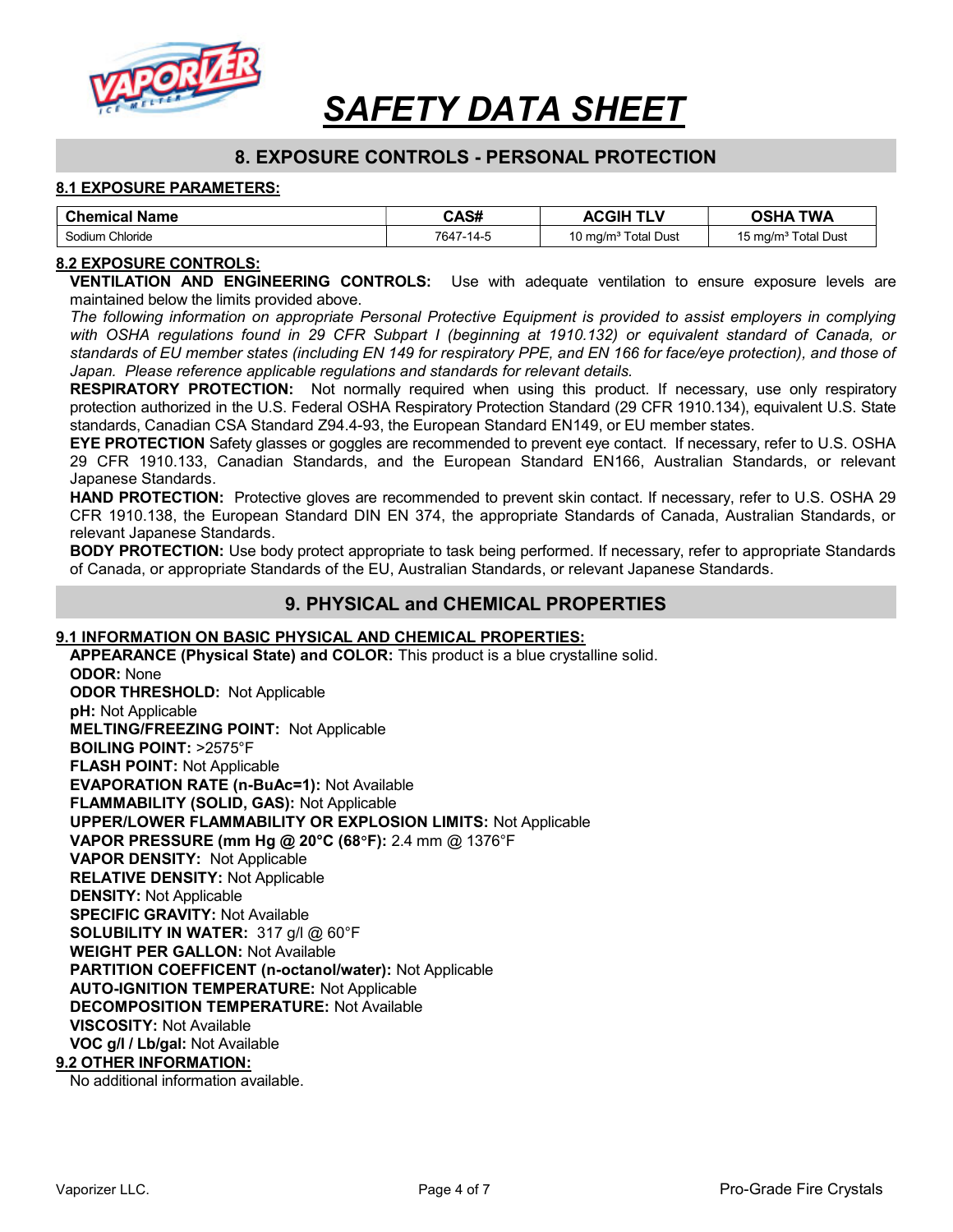

# 10. STABILITY and REACTIVITY

#### 10.1 REACTIVITY:

This product is not reactive.

#### 10.2 STABILITY:

Stable under conditions of normal storage and use.

#### 10.3 POSSIBILITY OF HAZARDOUS REACTIONS:

Chemical reactions occur when this product is involved with strong acids such as sulfuric or nitric acid.

#### 10.4 CONDITIONS TO AVOID:

Incompatible materials.

#### 10.5 MATERIALS WITH WHICH SUBSTANCE IS INCOMPATIBLE:

Strong acids.

#### 10.6 HAZARDOUS DECOMPOSITION PRODUCTS:

Thermal decomposition products include hydrochloric acid.

# 11. TOXICOLOGICAL INFORMATION

#### 11.1 INFORMATION ON TOXICOLOGICAL EFFECTS:

TOXICITY DATA: CAS#: 7647-14-5 Oral, rat: LD50 = 3,000 mg/kg CAS#: 76123-46-1

Oral, rat: LD50 = 3,071 mg/kg

SUSPECTED CANCER AGENT: None of the ingredients within this product are found on the following lists: FEDERAL OSHA Z LIST, NTP, IARC, or CAL/OSHA and therefore are not considered to be, or suspected to be, cancer-causing agents by these agencies.

**IRRITANCY OF PRODUCT:** This product may be irritating to skin, eyes or respiratory system.

**SENSITIZATION TO THE PRODUCT:** This product is not considered a respiratory system or skin sensitizer.

REPRODUCTIVE TOXICITY INFORMATION: No information concerning the effects of this product and its components on the human reproductive system.

SPECIFIC TARGET ORGAN TOXICITY – SINGLE EXPOSURE: Eyes, Respiratory System and Skin SPECIFIC TARGET ORGAN TOXICITY – REPEATED EXPOSURE: None known ASPIRATION HAZARD: None

# 12. ECOLOGICAL INFORMATION

#### 12.1 TOXICITY:

This material is water soluble and occurs naturally, and is unlikely to have any long term effect on the environment. However, large or frequent applications or spills can have a potentially damaging effect on the environment.

#### 12.2 PERSISTENCE AND DEGRADABILITY:

This material is not organic and therefore does not undergo biodegradation.

#### 12.3 BIOACCUMULATIVE POTENTIAL:

Based on available information, the sodium chloride present may bioaccumulate in some aquatic organisms.

#### 12.4 MOBILITY IN SOIL:

This material is water soluble and is expected to move rapidly with surface water or ground water flows.

#### 12.5 RESULTS OF PBT AND vPvB ASSESSMENT:

No specific data available on this product.

#### 12.6 OTHER ADVERSE EFFECTS:

No specific data available on this product.

ALL WORK PRACTICES MUST BE AIMED AT ELIMINATING ENVIRONMENTAL CONTAMINATION.

# 12.7 WATER ENDANGERMENT CLASS:

Water endangering in accordance with EU Guideline 91/155-EWG. Not determined.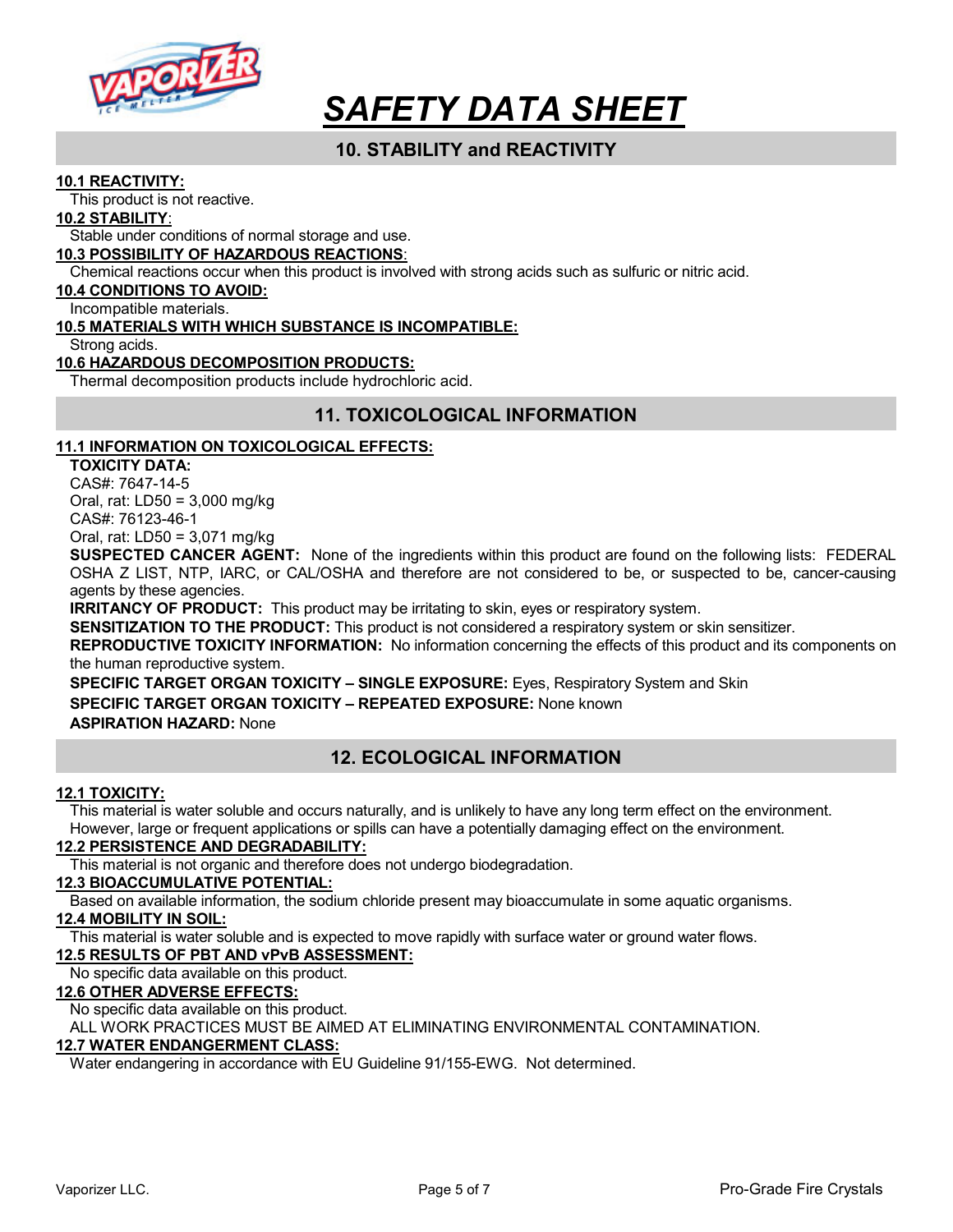

# 13. DISPOSAL CONSIDERATIONS

#### 13.1 WASTE TREATMENT METHODS:

Waste disposal must be in accordance with appropriate U.S. Federal, State, and local regulations, those of Canada, Australia, EU Member States and Japan.

13.2 EU Waste Code:

Not determined.

# 14. TRANSPORTATION INFORMATION

#### US DOT, IATA, IMO, ADR:

U.S. DEPARTMENT OF TRANSPORTATION (DOT) SHIPPING REGULATIONS: This product is classified (per 49 CFR 172.101) by the U.S. Department of Transportation, as follows.

14.1 PROPER SHIPPING NAME: Non-Regulated Material

14.2 HAZARD CLASS NUMBER and DESCRIPTION: None 14.3 UN IDENTIFICATION NUMBER: None 14.4 PACKING GROUP: None 14.5 DOT LABEL(S) REQUIRED: None NORTH AMERICAN EMERGENCY RESPONSE GUIDEBOOK NUMBER: None RQ QUANTITY: None 14.6 MARINE POLLUTANT: None of the components of this product are designated by the Department of Transportation to be Marine Pollutants (49 CFR 172.101, Appendix B). 14.7 SPECIAL PRECAUTIONS FOR USER: Avoid exposure 14.8 INTERNATIONAL TRANSPORTION: INTERNATIONAL AIR TRANSPORT ASSOCIATION SHIPPING INFORMATION (IATA): This product is not considered as dangerous goods. INTERNATIONAL MARITIME ORGANIZATION SHIPPING INFORMATION (IMO): This product is not considered as

dangerous goods.

#### 14.9 TRANSPORT IN BULK ACCORDING TO ANNEX II OF MARPOL 73/78 AND IBC CODE:

EUROPEAN AGREEMENT CONCERNING THE INTERNATIONAL CARRIAGE OF DANGEROUS GOODS BY ROAD (ADR): This product is not considered by the United Nations Economic Commission for Europe to be dangerous goods.

# 15. REGULATORY INFORMATION

#### 15.1 UNITED STATES REGULATIONS:

U.S. SARA REPORTING REQUIREMENTS: The components of this product are not subject to the reporting requirements of Sections 302, 304, and 313 of Title III of the Superfund Amendments and Reauthorization Act.

U.S. SARA THRESHOLD PLANNING QUANTITY: There are no specific Threshold Planning Quantities for the components of this product. The default Federal SDS submission and inventory requirement filing threshold of 10,000 lbs (4,540 kg) therefore applies, per 40 CFR 370.20.

U.S. CERCLA REPORTABLE QUANTITY (RQ): None

U.S. TSCA INVENTORY STATUS: The components of this product are listed on the TSCA Inventory or are exempted form listing.

OTHER U.S. FEDERAL REGULATIONS: None

CALIFORNIA SAFE DRINKING WATER AND TOXIC ENFORCEMENT ACT (PROPOSITION 65): Ingredients within this product are not on the Proposition 65 Lists.

#### 15.2 CANADIAN REGULATIONS:

CANADIAN DSL/NDSL INVENTORY STATUS: All components are DSL Listed, NDSL Listed and/or are exempt from listing.

OTHER CANADIAN REGULATIONS: Not applicable.

CANADIAN ENVIRONMENTAL PROTECTION ACT (CEPA) PRIORITIES SUBSTANCES LISTS:

This product has been classified in accordance with the hazard criteria of the Controlled Products Regulations and the SDS contains all of the information required by those regulations.

CANADIAN WHMIS CLASSIFICATION and SYMBOLS: This product has been classified per WHMIS 2015.